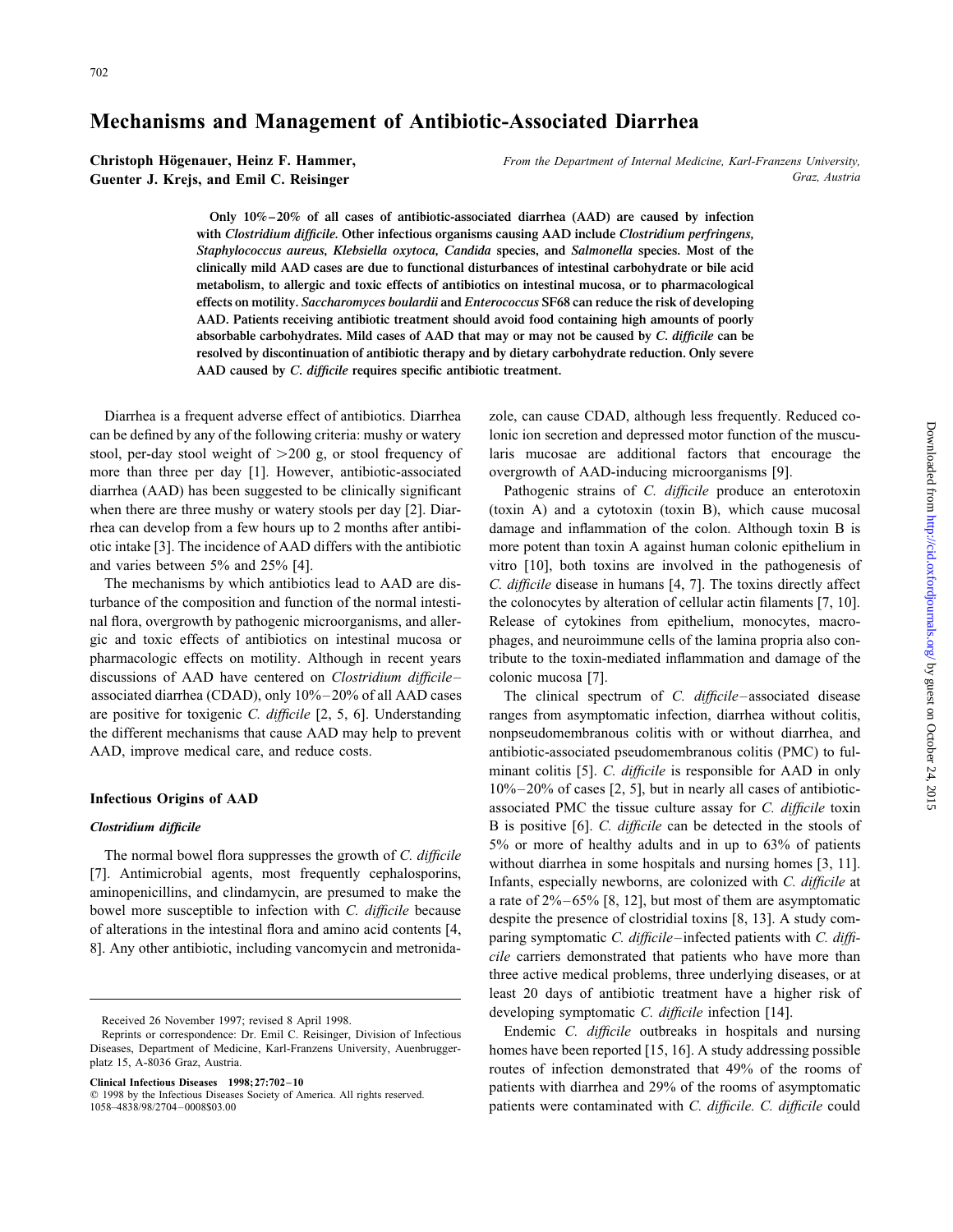be cultured from the hands of 20% of the hospital staff caring after a mean duration of 4 days of oral penicillin therapy. for these patients. In the same study, 21% of 399 hospitalized The patients usually are negative for *C. difficile.* Colonoscopic patients had acquired *C. difficile* infection during the hospital findings include submucosal hemorrhage, diffuse mucosal stay [11]. edema, and (in some cases) erosions or ulcerations, mostly

*C. perfringens* and its enterotoxin could be detected [17]. Ten gest that *Klebsiella oxytoca* and its cytotoxin are involved [30– of these patients had received antibiotics within 3 weeks before 33]. All *K. oxytoca* strains were resistant to ampicillin [34], the onset of diarrhea. All cases were sporadic, and most and in the acute phase of hemorrhagic colitis, abnormally high C. perfringens serotypes found were different from those sero- numbers of *K. oxytoca* (10<sup>7</sup> cfu per gram of feces) were found types commonly found in food poisoning. Three patients with [35]. This suggests overgrowth of *K. oxytoca* during penicillin *C. perfringens*–associated diarrhea had bloody stools and four therapy. underwent colonoscopy, but there was no evidence of PMC. A cytotoxin-producing strain was isolated from a patient All cases were self-limited. According to this study, one with hemorrhagic diarrhea after amoxicillin therapy [30]. *C. perfringens*–positive patient with AAD can be expected for Both the toxin alone and the *Klebsiella* strain induced fluid every 10 *C. difficile*–positive patients with AAD [17]. These accumulation in the colon and bloody fluid accumulation in observations were confirmed in another 39 patients when the the ileum in a rabbit intestinal-loop model. Damage to the study was continued [18]. ileal mucosa, but not to the colonic mucosa, was demonstrated

[19]. Nosocomial, non-food-poisoning intestinal infections non-toxin-producing strain of *K. oxytoca* had no effect on the with *C. perfringens* occur mostly in elderly patients after antibi- intestinal loops [30]. otic treatment. However, nosocomial *C. perfringens* infections in patients who have not had previous antibiotic treatment have **Drug-Resistant** *Salmonella* **Species** also been reported [18, 20].

ble for antibiotic-associated PMC. A few reports still suggest of chlortetracycline. Twelve patients had taken antibiotics (penthat *S. aureus* can cause AAD. Methicillin-resistant *S. aureus* icillin or amoxicillin) 24–48 hours before onset of the symp- (MRSA) was found in the feces of 10 patients with diarrhea toms. It seems likely that these patients had asymptomatic after antimicrobial treatment. All stool specimens were nega- infection with drug-resistant *S. newport* before they took antibitive for *C. difficile* and its toxins [21]. One untreated patient otics and that antibiotics selected the pathogenic drug-resistant died of generalized MRSA infection. Nine patients were treated *Salmonella* species [36]. This is the only report on *Salmonella* with antistaphylococcal drugs (bacitracin or vancomycin), and as a cause of AAD, and the condition seems to be very rare. the feces were cleared of MRSA after treatment in eight patients. In five patients the diarrhea resolved after four days of *Candida* **Species** antistaphylococcal treatment; however, another patient died on the fourth day of treatment [21]. Overgrowth of *Candida* species in feces ( $\geq 10^5$  cfu/mL) was

of patients with AAD, and the authors suggest that antibiotic negative AAD. *Candida albicans* was found in the stool of six treatment is a predisposing factor for MRSA-induced enteroco- patients and *Candida tropicalis* in the stool of one patient. litis [22–24]. The validity of *S. aureus* as a cause of enterocoli- After discontinuation of antibiotic therapy, the *Candida* species tis is controversial, but there are reports suggesting that counts fell to  $\langle 10^4 \text{ cfu/mL} \rangle$  and diarrhea resolved in two pa-*S. aureus* can cause enterocolitis, albeit rarely [3, 25]. tients. The other 5 patients were successfully treated with oral

of oral treatment with penicillin or penicillin derivatives that but had no diarrhea [37]. Significant fecal candidal overgrowth was first described in 1978 [26]. Typical symptoms are acute was reported in 67 of 175 pediatric patients with AAD (49%) hemorrhagic diarrhea and painful abdominal cramps starting [38] and in 9 of 41 adult patients with AAD (22%) [39]. In

located in the colon, but pseudomembranes are not present **Clostridium perfringens** [27–29]. Penicillin must be discontinued immediately.<br>Allergic vasculitis or hypersensitivity of the colonic mucosa

Borriello et al. reported 11 patients with AAD in whom was hypothesized to cause this disease, but recent studies sug-

*C. perfringens* spores are present in the hospital environment histologically after luminal administration of cytotoxin. A

Holmberg et al. reported 18 patients with diarrhea caused by multidrug-resistant *Salmonella newport* (resistant to ampicillin, *Staphylococcus aureus* carbenicillin, and tetracycline). The source of infection was In the 1950s and 1960s, *S. aureus* was thought to be responsi- contaminated beef from cattle fed with subtherapeutic doses

In other studies MRSA could be isolated from the stool demonstrated in seven of 24 patients (29%) with *C. difficile*– nystatin while antibiotic therapy was continued. The mean age Acute Segmental Hemorrhagic Penicillin-Associated Colitis of these patients was 74 years.<br>Candidal overgrowth was not seen in any of the patients of

Acute segmental hemorrhagic colitis is a rare complication a matched control group, which had also received antibiotics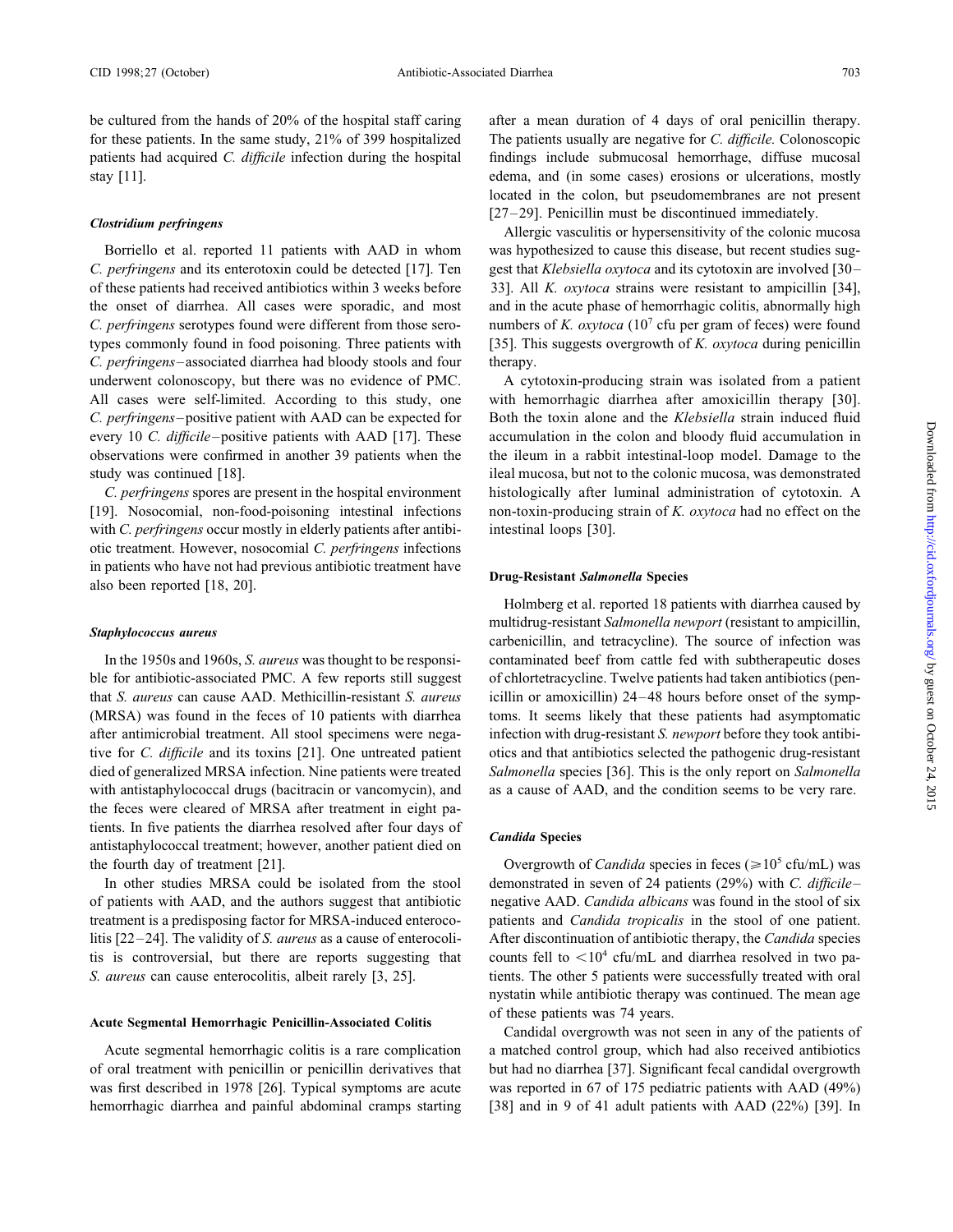associated, predominantly secretory diarrhea after multiple an- rial carbohydrate metabolism. However, the development of tibiotic courses [40]. The yeast overgrowth is presumed to be diarrhea seems to be dependent on the quantity of poorly abdue to suppression of the normal fecal flora by the antibiotics. sorbable dietary carbohydrates (dietary fibers, fructose, or sor-

fully understood. *Candida* can depress lactase activity in the of the proximal colon has demonstrated that clindamycin rerabbit intestine, which might lead to lactose intolerance [40]. duces anaerobes (*Clostridium* and *Bacteroides* species), de-*Candida* has also been shown to stimulate net secretion of creases fecal carbohydrate metabolism, and decreases concenwater, sodium, and potassium into the jejunal lumen in rats. trations of SCFA [53]. Ampicillin reduces colonic bacterial This effect has been hypothesized to be mediated by endotoxin- carbohydrate fermentation, as shown by a decreased breathlike substances [40, 41]. hydrogen response and by the presence of carbohydrates in

Risk factors for *Candida*-associated diarrhea, besides antibi- stool. otic therapy, are age, hospitalization, endocrine abnormalities, These functional changes contribute to the development of immune dysfunction, chemotherapy, neoplasm, and steroid diarrhea, as indicated by an increase in frequency and stool therapy. Typical symptoms noted with *Candida*-associated di- weight in subjects who ingested a subdiarrheal dose of lactulose arrhea are abdominal pain, cramping, and rectal irritation [42]. [54, 55]. Reduced colonic carbohydrate fermentation has also In an autopsy study of cancer patients, invasive intestinal candi- been shown to occur in healthy subjects following oral adminisdiasis was associated with ulcers, erosions, and pseudomem- tration of ampicillin and metronidazole [56, 57]. Patients with branes, but no evidence of diarrhea was noted prior to death diarrhea associated with pivampicillin, dicloxacillin, erythro- [43]. Other investigators of immunosuppressed patients have mycin, or ampicillin plus netilmicin had reduced fecal concenreported invasive or disseminated candidiasis associated with trations of SCFA. In the same study another group of patients gastrointestinal symptoms and diarrhea [44–46]. The associa- who were treated with erythromycin, dicloxacillin, or a combition of *Candida* and diarrhea is still controversial, but a critical nation of ampicillin, netilmicin, and metronidazole also had review of the literature supports the theory that *Candida* can reduced fecal concentrations of SCFA but did not develop cause diarrhea in selective clinical settings [42]. diarrhea. However, monotherapy with penicillin or pivampicil-

# **Disturbances in the Function of the Normal Bacterial** rhea [58].

70 g of carbohydrates reaches the colon per day. The colon negative diarrhea, and the levels of SCFA in the stools were cannot absorb carbohydrates, but colonic bacteria metabolize very low, possibly because of nearly complete suppression of carbohydrates as an energy source. Anaerobic bacterial metabo- the colonic bacterial fermentation. The diarrhea resolved before lism of carbohydrates results in production of lactic acid and cessation of antibiotic therapy and normalization of the fecal short-chain fatty acids (SCFAs) such as acetate, butyrate, and SCFA levels [59]. propionate [47]. The colon has a high capacity for absorption Discrepancies between suppression of carbohydrate metaboof SCFAs. lism and manifestation of diarrhea [58, 59] suggest that dis-

and electrolytes [48]. A small proportion of these organic acids responsible for diarrhea. A possible reason for the observed remains in the colon. Together with cations bound by the an- discrepancies may be an adaptive increase in colonic transit ionic nature of organic acids and with carbohydrates, the re- time. Hammer et al. have shown that colonic transit time in maining SCFAs exert an osmotic effect [1]. In carbohydrate osmotic diarrhea increases in the descending colon [60]. This malabsorption, osmotic diarrhea is caused by intraluminal accu- may provide more time for absorption of SCFA, water, and mulation of organic acids, cations, and carbohydrates that over- electrolytes. whelm the metabolic capacity of the colonic flora [49].

Decreased bacterial carbohydrate metabolism due to antibiotics may result in functional disturbances of colonic mucosa. **Decreased Metabolism of Bile Acids** In the distal colon, the SCFA n-butyrate is an important source of energy for the mucosa through cellular oxidation [50, 51]. Primary bile acids that escape absorption in the small bowel Reduction in SCFA production may deprive the colonic mucosa are deconjugated and then dehydroxylated to secondary bile of an energy source, as demonstrated by the clinical model of acids by bacteria in the colon (figure 1). Dihydroxy bile acids, ''exclusion colitis'' in patients with exclusion of distal parts such as the primary bile acid chenodeoxycholic acid and the of the colon from the fecal stream [52]. secondary bile acid deoxycholic acid, are potent colonic secre-

another study, eight of 10 hospitalized patients had *Candida*- Various antibiotics have been shown to reduce colonic bacte-The mechanism by which *Candida* causes diarrhea is not bitol) in the food. An in vitro study simulating luminal contents

lin did not reduce fecal SCFA concentrations or result in diar-

**Flora** In another study, SCFA concentrations were measured in the stool of 15 liver-transplanted patients who received bowel The stock of 15 liver-transplanted patients who received bowlster transplanted bowlster consisting of cefuroxime, tobra-<br>flora–suppressing antibiotics consisting of cefuroxime, tobra-It has been suggested that in normal subjects, as much as mycin, and nystatin. Thirteen of them developed *C. difficile*–

SCFA absorption is accompanied by the absorption of fluids turbed carbohydrate metabolism was not the only mechanism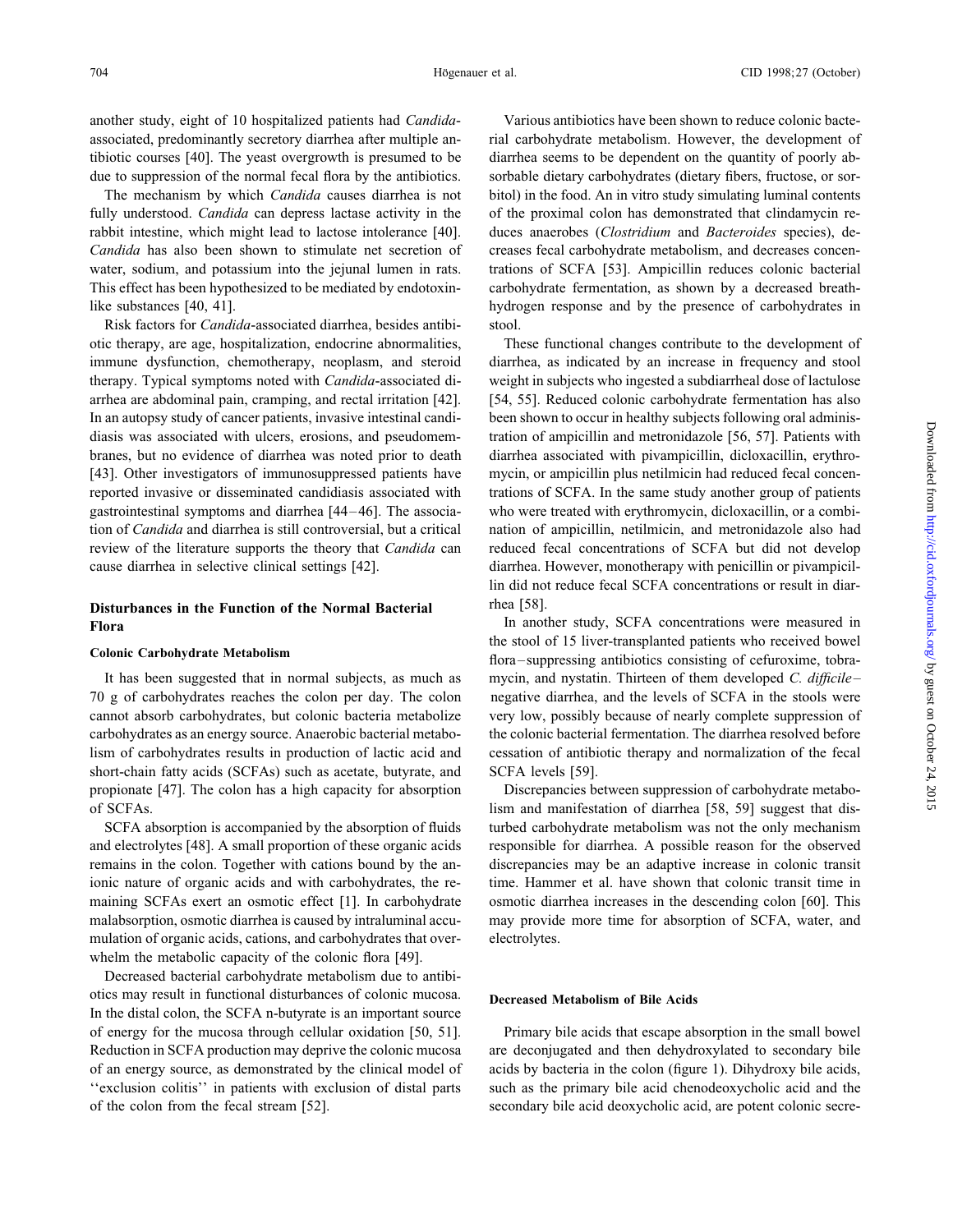

tory agents [61], and their presence in the colon—for example, contractions of rabbit and human duodenal smooth-muscle

result in an increase of the concentration of the primary dihy- tern of contractions called interdigestive migrating contractions droxy bile acid, chenodeoxycolic acid. The number of  $7\alpha$ - in dogs [67]. Erythromycin also raises the plasma concentration dehydroxylating bacteria in the colon is low  $({\sim}10^3-10^5$  cfu of motilin in dogs. per gram of wet stool). They are all strictly anaerobic gram- Other erythromycin-induced motor effects, such as retropositive rods [63]. grade giant contractions, giant migrating contractions, and in-

vated levels of deoxycholic acid (secondary bile acid) in the lin-agonistic effect. It has been suggested that these effects serum were treated with ampicillin for 5 weeks. After treatment induce symptoms such as diarrhea, abdominal cramping, and a significant reduction of the postprandial deoxycholic acid vomiting after erythromycin administration [68]. Although serum level was shown, which indicated reduced  $7\alpha$ -dehydrox-<br>these erythromycin effects are found mainly in the upper gasylation by colonic microorganisms. There was a trend toward trointestinal tract [69], acceleration of gastric emptying may an increase in serum levels of chenodeoxycholic acid, although also cause diarrhea, as has been shown in patients with functhis was not statistically significant. Fecal levels of the bile tional diarrhea [70]. acid composition were not measured in this study, and stool habits were not reported [64].

Data on the possible role of decreased bile acid dehydroxyla- **Amoxicillin/Clavulanate**

agonist [65]. Motilin is a gastrointestinal peptide that stimulates in one study [54], and other authors showed only a minimum contraction in the antrum and duodenum. Erythromycin induces or no effect of ampicillin on intestinal motility [72, 73]. The

following ileal resection—results in secretory diarrhea [62]. strips [65] but inhibits peristaltic motility in the guinea pig A reduction in the number of dehydroxylating bacteria could ileum [66]. Erythromycin, like motilin, induces a specific pat-

Patients with cholesterol gallstones who had excessively ele- testinal amyogenesia in dogs, cannot be explained by the moti-

tion for AAD are sparse, but Hofmann et al. reported four<br>patients who had diarrhea after receiving clindamycin, in whose<br>stool primary bile acids were predominant [61].<br>The effects of antibiotics in decreasing carbohydrat

From this study it also remains unclear whether the effects **Direct Effects of Antibiotics** were due to the combination or to an individual substance [71]. It seems more likely that the discussed intestinal effects are<br>due to clavulanate, since a prolonged mouth-to-cecum transit Erythromycin has been shown to act as a motilin receptor time after administration of ampicillin could be demonstrated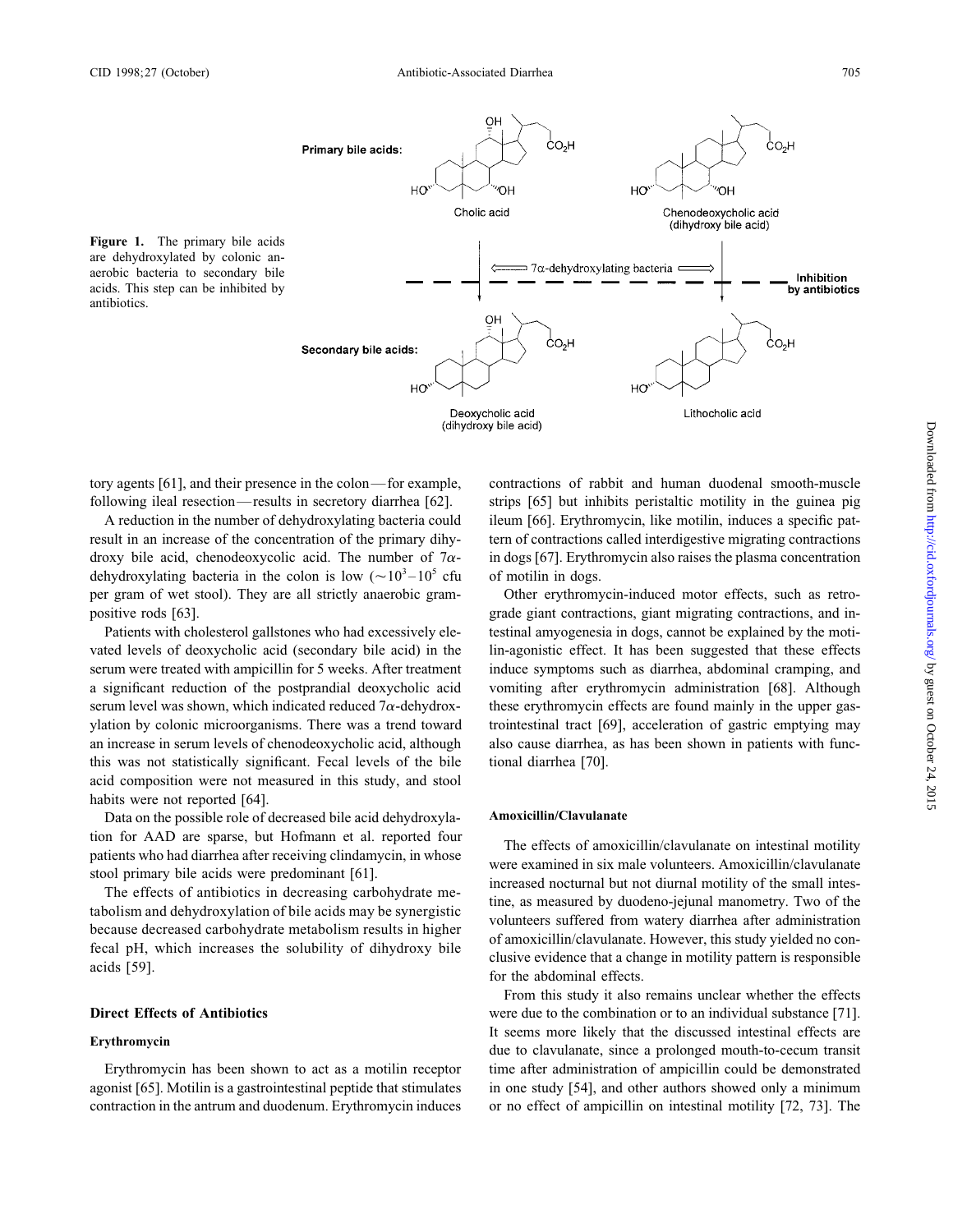induces AAD are sparse, and further studies are necessary to *dida*-associated diarrhea, quantitative tests for *Candida* in stool elucidate this association. Should be performed. For the diagnosis of *Candida*-associated

Orally administered neomycin at a dosage of 3-12 g/day<br>covergrowth in patients with severe symptoms, *S. aureus*,<br>causes gastrointestinal symptoms and malabsorption [74].<br>Seven to 11 days following oral administration of

than three per day, watery or bloody stool, abdominal cramp- gella infection, as well as *Plesiomonas shigelloides,* cytomegaing, dehydration, stool leukocytes, peripheral leukocytosis, hy- lovirus, and other severe infections [80, 81]. poalbuminemia, or fever) require immediate diagnostic workup Disturbances of carbohydrate metabolism or bile acid metab- [2, 4] (figure 2). olism can be detected by analysis of fecal carbohydrates,

''gold standard'' for the diagnosis of CDAD and has a high limited to laboratories with a special research interest. Because positive and negative predictive value [3, 75]. EIAs for toxins of the self-limited nature of diarrhea caused by these functional A and B are performed more rapidly than the tissue culture disturbances, no special effort in routine diagnostic evaluations assay. The sensitivity of the EIA ranged widely when evaluated should be made to detect these changes. Although fecal pH is in different laboratories. Therefore, a negative EIA for toxins usually lower than 5.5 in carbohydrate-induced diarrhea, the A and B does not rule out the diagnosis of CDAD. However, suppression of bacterial carbohydrate metabolism by antibiotics the specificity of the EIA was generally very good [3]. makes it unlikely that fecal pH will be low in antibiotic-associ-

CDAD. They may be false-positive because of coincidental in diarrhea [49]. carriage (where *C. difficile* is not the cause of diarrhea) and because *C. difficile* can be nontoxigenic [3, 4]. The latex agglutination test, which has formerly been believed to detect toxin **Prophylaxis** A, detects glutamate dehydrogenase and cross-reacts with proteins from nontoxigenic strains of *C. difficile* and from non- The risk of diarrhea caused by disturbances of carbohydrate pathogenic clostridia. Compared with the EIA, the latex agglu- metabolism can be reduced by avoidance of poorly absorbable tination test is not as specific but is similarly sensitive. Positive carbohydrates, such as fructose and sorbitol, or metabolizable results should be confirmed by another test. dietary fibers, like pectin and guar gum. Fructose and sorbitol

tive and specific enough for the definitive diagnosis of CDAD, drinks, candy, and chewing gum. Metabolizable fibers are presa combination of tests should be considered. Many laboratories ent in vegetables such as carrots, cabbage, and peas [82]. Ingesperform a rapid test (e.g., EIA or latex test) plus a second tion of milk products should be avoided by patients with docuspecific test for the presence of the toxin or the organism (tissue mented lactose malabsorption or in populations with a high culture test or culture for toxigenic *C. difficile*). Stool specimens prevalence of lactose malabsorption, such as descendants of have to be tested immediately or kept on ice after passage, African, Asian, and Mediterranean populations. Tube feeding because the toxins are inactivated rapidly by enzymes present is associated with an increased risk of AAD, most likely bein the feces. Freezing may decrease the toxin titers [76, 77]. cause of carbohydrate content [83].

data about the mechanism by which amoxicillin/clavulanate For patients with severe diarrhea and risk factors for *Can*diarrhea, findings of  $\geq 10^5$  cfu/mL and mycelial forms in the stool are required [37, 42].

**Neomycin** If stools are negative for *C. difficile* toxins and for candidal

with chemotherapy, leukopenia, hematologic malignancies, intestinal obstruction, ischemic colitis, Crohn's disease, cardio- **Diagnostic Approach to Patients with Antibiotic-** vascular diseases, shock, spinal fracture, exposure to certain **Associated Diarrhea** agents like diclofenac or heavy metal (poisoning), *Escherichia* Patients with severe symptoms (stool frequency of greater *coli* O157-H7 infection (hemolytic-uremic syndrome), and shi-

The tissue culture test for toxin B is still considered the SCFAs, or bile acids, although availability of these tests is Stool cultures alone are not sufficient for the diagnosis of ated disturbances of colonic carbohydrate metabolism resulting

Because none of these tests, when performed alone, is sensi- are present in fruits and also are used as sweeteners in soft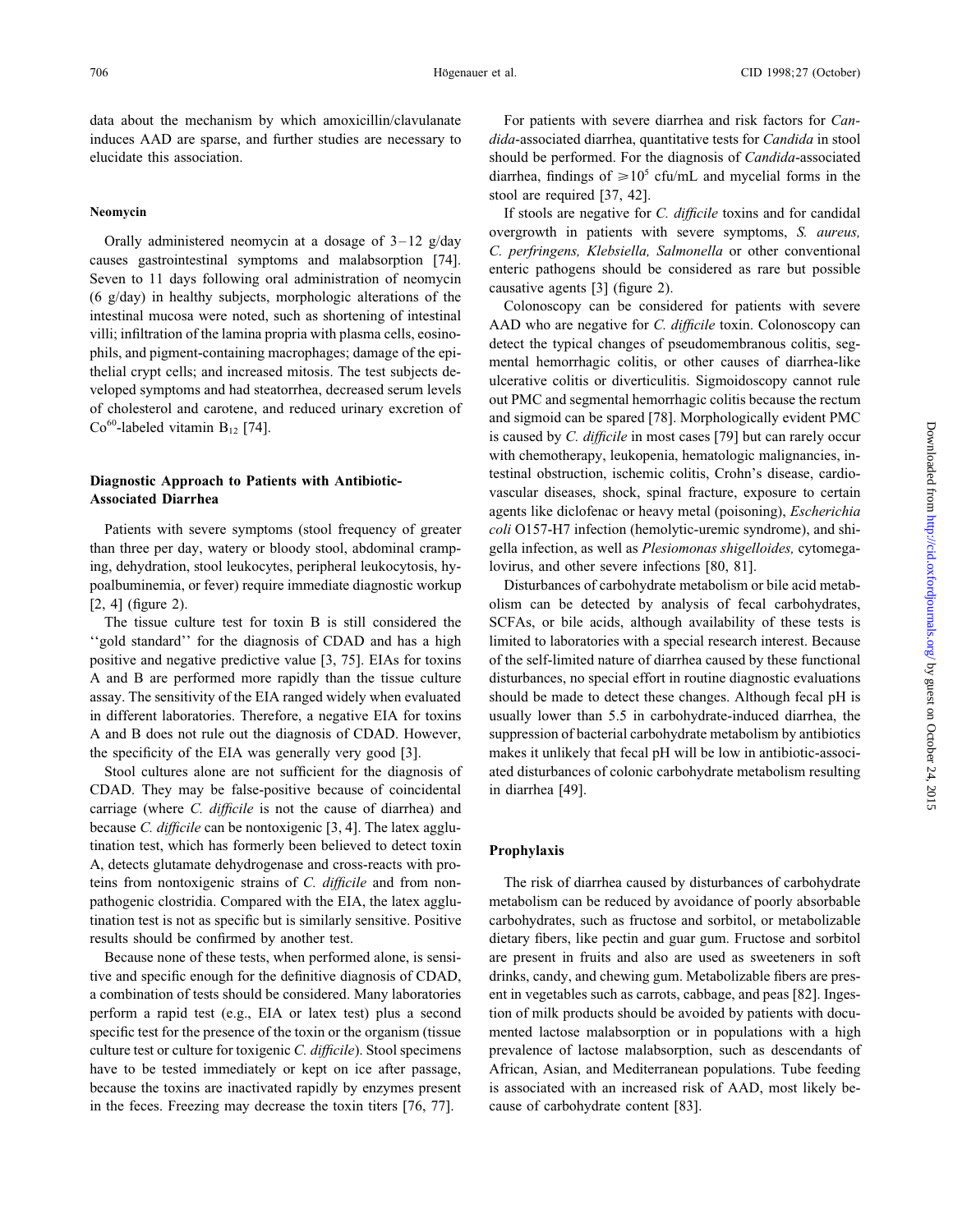

**Figure 2.** Algorithm for the approach to diagnosis and management of antibiotic-associated diarrhea (*Staph* = *Staphylococcus*).

antibiotic-associated diarrhea. *S. boulardii* has been shown to antibiotics that do not belong to the high-risk groups for the reduce the risk of developing diarrhea associated with the use induction of CDAD, such as quinolones, sulfonamides, parenof various antibiotics, although the risk for acquiring *C. difficile* teral aminoglycosides, co-trimoxazole, metronidazole, or tetwas not reduced [83]. The mechanism by which this prophylac- racycline [6]. tic effect is achieved is unknown. Antagonistic activity against Severe cases of *C. difficile*–positive diarrhea require oral bacterial pathogens and *Candida* species as well as increased antibiotic treatment. Vancomycin (125 mg four times daily), disaccharidase activity of the intestinal mucosa are suspected metronidazole (250 mg three times daily), bacitracin (25,000 to play a role [83]. *S. boulardii* is commercially available in units four times daily), teicoplanin (200 mg daily), or fusidic some European countries (Perenterol, Thiemann, Waltrop, Ger- acid (500 mg once daily) can be some European countries (Perenterol, Thiemann, Waltrop, Ger-

In a multicenter double-blind, placebo-controlled trial, lactic in the available in the United States.<br>
In a multicenter double-blind, placebo-controlled trial, lactic in the United States variance in entero-<br>
Vancomycin i acid–producing *Enterococcus* SF68 was effective in reducing<br>the incidence of AAD [84] *Enterococcus* SF68 is available in cocci and staphylococci and is 20 times more costly than metronithe incidence of AAD [84]. *Enterococcus* SF68 is available in Europe as Bioflorin (Ab Cernelle, Engelholm, Sweden); the dazole, which is the least expensive alternative for treating daily cost of therapy is  $\sim$ \$1 (U.S.). C. difficile infection. Metronidazole is suggested as the first-line

fending agents but is often not appropriate if the indication rate but is the most expensive for a treatment regimen.

Various probiotics have been tested for the prevention of for such therapy was correct. An alternative is to change to

many) but not in the United States. course [2, 4, 85, 86]. Teicoplanin and fusidic acid are currently<br>In a multicenter double-blind, placebo-controlled trial, lactic and available in the United States.

drug for the treatment of *C. difficile* infection. Metronidazole, **Treatment** vancomycin, teicoplanin, fusidic acid, and bacitracin have similar initial therapeutic benefits; however, different relapse rates have Discontinuation of antibiotic therapy withdraws the of-<br>been reported. Teicoplanin is associated with the lowest relapse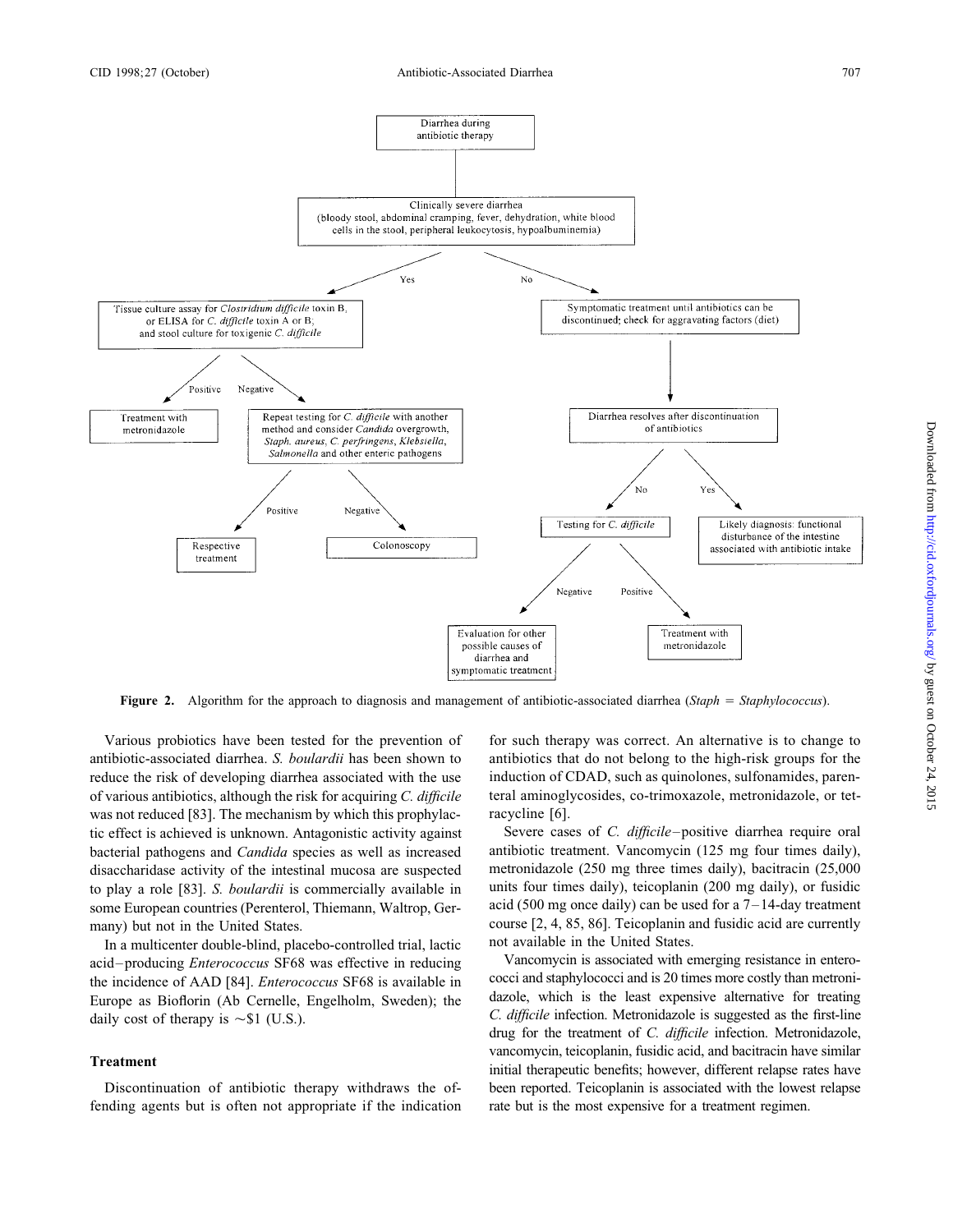tients using teicoplanin, 16% using metronidazole, 16% using<br>vancomycin, and 28% using fusidic acid [85]. A relapse can<br>10. Riegler M, Sedivy R, Pothoulakis C, et al. *Clostridium difficile* toxin B is be treated with a second course of the same antibiotic or with more potent than toxin A in damaging human colonic epithelium in one of the other antibiotics. *S. boulardii* has been shown to be vitro. J Clin Invest **1995**;95:2004–11. an effective and safe adjunct therapy in relapses [87]. Antibiotic 11. McFarland LV, Mulligan ME, Kwok RY, Stamm WE. Nosocomial acqui-<br>trootment can be followed by we of Lagtobasilly (1 - 2 g doily) sition of Clostridium d treatment can be followed by use of *Lactobacillus*  $(1-2 g daily)$ <br>for 4 weeks [4, 88]. If the patient has no diarrhea or if the<br>12. Larson HE, Barclay FE, Honour P, Hill ID. Epidemiology of *Clostridium* diarrhea subsides after discontinuation of the inducing antibiot-<br>*difficile* in infants. J Infect Dis 1982;146:727-33. ics, treatment of *C. difficile* with specific antibiotics is not 13. Libby JM, Donta ST, Wilkins TD. *Clostridium difficile* toxin A in infants. recommended [4, 5, 6].<br>I Infect Dis 1983;148:606.<br>Single rooms with private bathrooms should be provided 14. Cheng SH, Lu JJ, Young TG, Perng CL, Chi WM. Clostridium difficile-

until the diarrhea has stopped [3]. The use of gloves and hand- results. Clin Infect Dis **<sup>1997</sup>**;25:157–8. washing between contacts with patients is mandatory [3]. 15. Nolan NP, Kelly CP, Humphreys JF, et al. An epidemic of pseudomembra-

to 1,000,000 U orally three to four times daily), and response<br>to antifungal therapy can be expected within  $3-7$  days [37,<br>40, 42].

not need any specific treatment. Particularly in children and Lancet 1984;1:305–7.<br>the elderly lost fluids and electrolytes have to be substituted 18. Larson HE, Borriello SP. Infectious diarrhea due to Clostridium perthe elderly, lost fluids and electrolytes have to be substituted.<br>
Poorly absorbable dietary carbohydrates should be avoided. In 19. Borriello SP, Barclay FE, Welch AR, et al. Epidemiology of diarrhea a small study, yogurt containing *Bifidobacterium longum* has caused by enterotoxigenic *Clostridium perfringens.* J Med Microbiol been shown to reduce erythromycin-induced diarrhea [89]. An- **1985**;20:363–72. other study suggests that a *Lactobacillus* preparation reduces 20. Borriello SP. Clostridial disease of the gut. Clin Infect Dis **1995**;20(suppl 2):S242–50.<br>21. McDonald M, Ward P, Harvey K. Antibiotic-associated diarrhoea and<br>21. McDonald M, Ward P, Harvey K. Antibiotic-associated diarrhoea and

their critical review of this manuscript. the term of this manuscript. the result of MRSA enterocolitis—the result

- 1. Hammer HF, Fine KD, Santa Ana CA, Porter JL, Schiller LR, Fordtran in a hospital. Boll Ist Sieroter Milan 1983;62:406–11.<br>1983;62:406–11. IS. Carbohydrate malabsorption: its measurement and its contribution 25. Taylor M
- 2. Katz DA, Lynch ME, Littenberg B. Clinical prediction rules to optimize 26. Toffler RB, Pingoud EG, Burrell MI. Acute colitis related to penicillin cytotoxin testing for *Clostridium difficile* in hospitalized patients with and penicillin-derivatives. Lancet 1978; 2:707–9.<br>diarrhea. Am J Med 1996; 100:487–95. <br>27. Mrowka C. Muench R. Rezzonico M. Greminger
- *difficile*–associated diarrhea and colitis. Am J Gastroenterol **1997**;92: 115:1750–3. 739–50. 28. Flueckiger T, Froehli P, Baltisser I. Antibiotic-associated segmental hem-
- otic-associated diarrhoeas. Eur J Gastroenterol Hepatol **1996**;8:1054– 29. Benz C, Kohler B, Riemann JF. Acute segmental hemorrhagic penicillin-
- 5. Kelly CP, Pothoulakis C, LaMont JT. *Clostridium difficile* colitis. N Engl 24:171–3.
- 81. Immun **1994**;62:172–7.
- 7. Pothoulakis C. Pathogenesis of *Clostridium difficile*–associated diarrhoea. 31. Cleau D, Humblot S, Jobard JM, Berger M. Acute right side hemorrhagic
- 8. Yamamoto-Osaki T, Kamiya S, Sawamura S, Kai M, Ozawa A. Growth amoxicillin. Presse Med **1994**;23:1879–80. inhibition of *Clostridium difficile* by intestinal flora of infant faeces in 32. Grando V, Bellaiche G, Le Pennec MP, et al. Ulcerative hemorrhagic
- In a recent study, clinical symptoms recurred in 7% of pa-<br>
oldhill JM, Rose K, Percy WH. Effects of antibiotics on epithelial ion<br>
transport in the rabbit distal colon in-vitro. J Pharm Pharmacol 1996;<br>
or the rabbit dist
	-
	-
	-
	-
- Single rooms with private bathrooms should be provided<br>when possible for patients with *C. difficile* diarrhea, at least<br>when possible for patients with *C. difficile* diarrhea, at least<br>riage on the basis of risk factors,
	- Candidal overgrowth can be treated with nystatin (250,000 nous colitis: importance of person to person spread. Gut 1987;28:1467–<br>1.000.000 U smalls that a farm time daily) and managers 73.
		-
	- 17. Borriello SP, Larson HE, Welch AR, Barclay F. Enterotoxigenic *Clostrid-*Patients with mild diarrhea not caused by *C. difficile* may *ium perfringens:* a possible cause of antibiotic-associated diarrhoea.
		-
		-
		-
		- methicillin-resistant *Staphylococcus aureus.* Med J Aust **1982**;1:  $462 - 4.$
- **Acknowledgments** 22. Inamatsu T, Ooshima H, Fukayama M, Masuda Y, Hatakeyama T. Clinical Spectrum of antibiotic associated enterocolitis due to methicillin resis-<br>
(both of UCLA), as well as K. Tamussino, M.D. (of Graz), for 23. Hori K. Yura J. Shinagawa N. Sakurai S. Mashita K. Mizuno A. Postopera-
	- 23. Hori K, Yura J, Shinagawa N, Sakurai S, Mashita K, Mizuno A. Postoperaof a questionnaire survey in Japan. Kansenshogaku Zasshi **1989**;63:  $701 - 7$
- 24. Scopetti F, Orefici G, Biondi F, Benini F. *Staphylococcus aureus* resistant **References** to methicillin and gentamicin as a cause of outbreak of epidemic enteritis
	- JS. Carbohydrate malabsorption: its measurement and its contribution 25. Taylor M, Ajayi F, Almond M. Enterocolitis caused by methicillin-resistio diarrhea. J Clin Invest 1990; 86:1936–44. tant Staphylococcus aureus. Lancet 1993;342:804.
		-
- 27. Mrowka C, Muench R, Rezzonico M, Greminger P. Acute segmental 3. Fekety R. Guidelines for the diagnosis and management of *Clostridium* hemorrhagic penicillin-associated colitis. Dtsch Med Wochenschr **1990**;
- 4. Bartlett JG. Management of *Clostridium difficile* infection and other antibi- orrhagic colitis: a case report. Z Gastroenterol **1992**;30:262–3.
	- associated colitis in a 32-year-old patient. Leber Magen Darm 1994;
- 30. Minami J, Katayama S, Matsushita O, Sakamoto H, Okabe A. Enterotoxic 6. Bartlett JG. Antibiotic-associated diarrhea. Clin Infect Dis **1992**;15:573– activity of *Klebsiella oxytoca* cytotoxin in rabbit intestinal loops. Infect
	- Eur J Gastroenterol Hepatol **1996**;8:1041–7. colitis with demonstration of *Klebsiella oxytoca* after treatment with
	- continuous flow culture. J Med Microbiol **1994**;40:179–87. proctitis caused by *Klebsiella oxytoca* after treatment with an amox-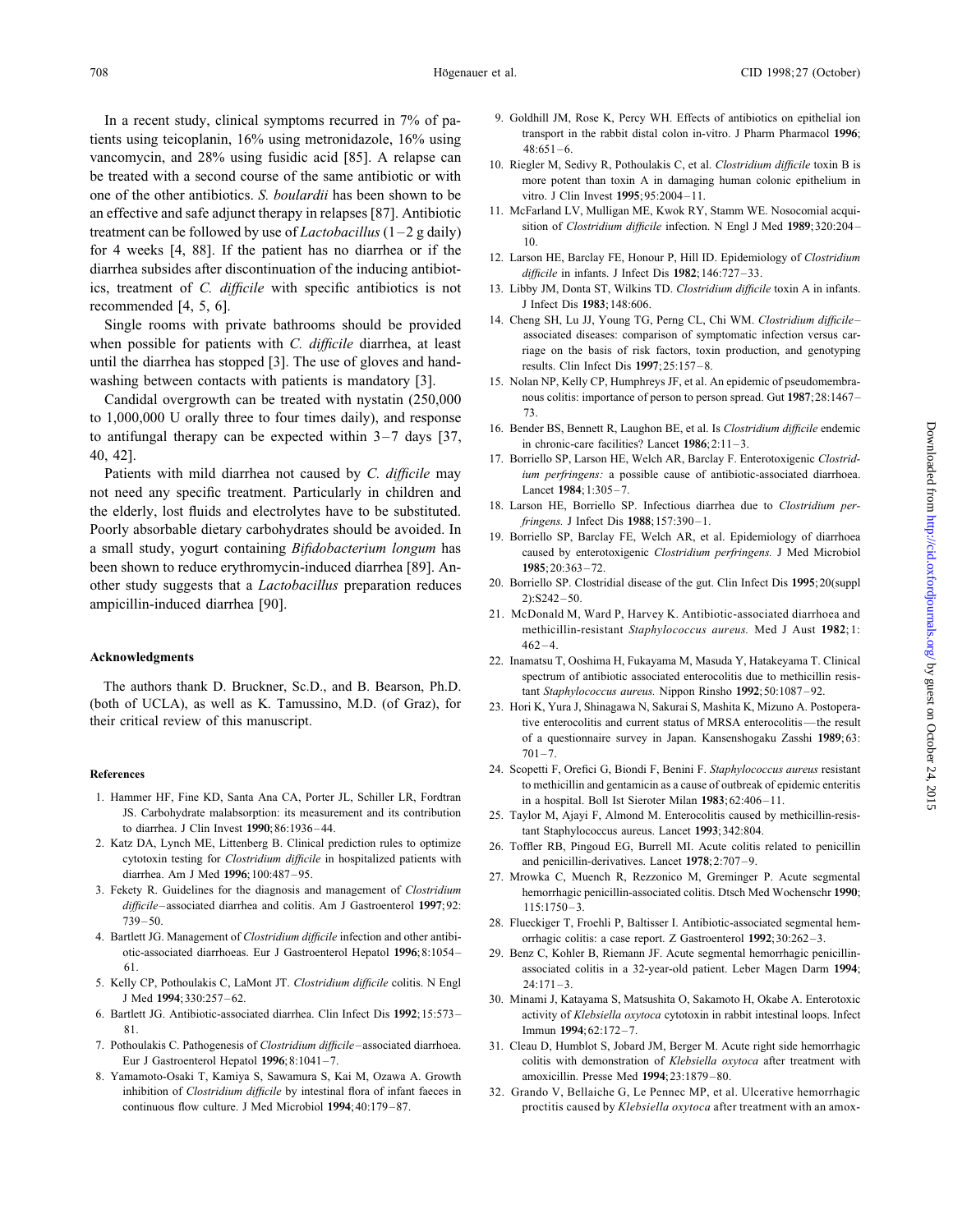18:536–7. Gut **1986**;27:55–8.

- 33. Benoit R, Dorval D, Loulergue J, et al. Post-antibiotic diarrheas: role of 57. Bjorneklett A, Midtvedt T. Influence of three antimicrobial agents—peni-
- 34. Farmer JJ. *Enterobacteriaceae.* In: Murray PR, Baron EJ, Pfaller MA, healthy humans. Scand J Gastroenterol **1981**;16:473–80. Tenover FC, Yolken RH, eds. Manual of clinical microbiology. 6th ed. 58. Clausen MR, Bonnen H, Tvede M, Brobech-Mortensen P. Colonic fermen-
- 35. Chida T, Nakaya R, Tsuji M, et al. Intestinal microflora of patients with diarrhea. Gastroenterology **1991**;101:1497–504. antibiotic-associated hemorrhagic colitis associated with *Klebsiella oxy-* 59. Hove H, Tvede M, Brobech-Mortensen P. Antibiotic-associated diarrhoea, 60:608–15. **1996**;31:688–93.
- 36. Holmberg SD, Osterholm MT, Senger KA, Cohen ML. Drug-resistant 60. Hammer J, Pruckmayer M, Bergmann H, Kletter K, Gangl A. The distal 617–22. Gut **1997**;41:658–63.
- of antibiotic-associated diarrhoea in elderly inpatients. Lancet **1991**; a unifying hypothesis. J Infect Dis **1977**;135(suppl):S126–32. 337:511–4. 62. McJunkin B, Fromm H, Sarva RP, Amin P. Factors in the mechanism
- *Candida* in indirect pathogenesis of antibiotic associated diarrhoea in Gastroenterology **1981**;80:1454–64. infants. Mycopathologia **1996**;135:145–7. 63. Takamine F, Imamura T. Isolation and characterization of bile acid 7-
- negative antibiotic-associated diarrhoea. J Hosp Infect **1991**;19: 39:11–8. 142–3. 64. Berr F, Kullak-Ublick GA, Paumgartner G, Münzing W, Hylemon PB.
- 
- 41. Odds FC. Pathogenesis of candidosis: toxins. In: Odds FC, ed. *Candida* **1996**;111:1611–20. and candidosis: a review and bibliography. 2nd ed. Vol. 1. London: 65. Peeters TL, Matthijs G, Depoortere I, Cachet T, Hoogmartens J, Vantrap-
- 42. Levine J, Dykoski RK, Janoff EN. *Candida*-associated diarrhea: a syn- 257:G470–4. drome in search of credibility. Clin Infect Dis **1995**;21:881–6. 66. Petnehazy T, Scheidl S, Gasser R, Holzer P, Krejs GJ, Hammer HF.
- tract. Medicine **1972**;51:367–79. terology **1997**;112:A805.
- 44. Prescott RJ, Harris M, Banerjee SS. Fungal infections of the small and 67. Itoh Z, Nakaya M, Suzuki T, et al. Erythromycin mimics exogenous moti-
- 45. Micozzi A, Cartoni C, Monaco M, Martino P, Zittoun R, Mandelli F. 247:G688–94. patients with acute myeloid leukemia receiving intensive chemotherapy Am J Physiol **1990**;259:G355–63.
- 46. Besnard M, Hartmann O, Valteau-Couanet D, Robert MC, Brugieres L, troenterology **1993**;105:1886–99. Lemerle J. Systemic candida infection in pediatric BM autotransplanta- 70. Charles F, Phillips SF, Camilleri M, Thomforde GM. Rapid gastric **1993**;11:465–70. 72:323–8.
- 47. Smith CJ, Bryant MP. Introduction to metabolic activities of intestinal 71. Caron F, Ducrotte P, Lerebours E, Colin R, Humbert G, Denis P. Effects
- sorption of short-chain fatty acids by the colon. Gastroenterology 1085–8. **1980**; 78:1500-7. **1980**; 78:1500-7.
- diarrhea induced in normal subjects by ingestion of polyethylene glycol **1981**;73:535–47.
- 50. Roediger WE. Role of anaerobic bacteria in the metabolic welfare of the responses of opossum distal colonic muscularis mucosae in-vivo: a
- 51. Roediger WE. The colonic epithelium in ulcerative colitis: an energy- 70. deficiency disease? Lancet 1980;2:712-5. 74. Dobbins WO, Herrero BA, Mansbach CM. Morphologic alterations associ-
- sion colitis with short-chain fatty acid irrigation. N Engl J Med **1989**; 63–77. 320:23–8. 75. Staneck JL, Weckbach LS, Allen SD, et al. Multicenter evaluation of
- **1986**;27:411–7. biol **1996**;34:2718–21.
- 54. Rao SS, Edwards CA, Austen CJ, Bruce C, Read NW. Impaired colonic 76. Rolfe RD, Finegold SM. Purification and characterization of *Clostridium* fermentation of carbohydrate after ampicillin. Gastroenterology **1988**; *difficile* toxin. Infect Immun **1979**;25:191–201. 94:928–32. 77. Sullivan NM, Pellet S, Wilkins TD. Purification and characterization of
- J Clin Nutr **1970**;23:1466–71. 40.
- icillin–clavulanic acid combination. Gastroenterol Clin Biol **1994**; 56. Kurpad AV, Shetty PS. Effects of antimicrobial therapy on faecal bulking.
- *Klebsiella oxytoca.* Gastroenterol Clin Biol **1992**;16:860–4. cillin, metronidazole and doxycyclin—on the intestinal microflora of
- Washington, DC: ASM Press, 1995. **tation** to short-chain fatty acids is decreased in antibiotic-associated
- *toca* and *Clostridium difficile* enterotoxin. Kansenshogaku Zasshi **1986**; *Clostridium difficile,* and short-chain fatty acids. Scand J Gastroenterol
- *Salmonella* from animal fed antimicrobials. N Engl J Med **1984**;311: colon provides reserve storage capacity during colonic fluid overload.
- 37. Danna PL, Urban C, Bellin E, Rahal JJ. Role of *Candida* in pathogenesis 61. Hofmann AF. Bile acids, diarrhea and antibiotics: data, speculation, and
- 38. Ponnuvel KM, Rajkumar R, Menon T, Sankaranarayanan VS. Role of of diarrhea in bile acid malabsorption: fecal pH—a key determinant.
- 39. Sanderson PJ, Bukhari SS. *Candida* spp. and *Clostridium difficile* toxin– dehydroxylating bacteria from human feces. Microbiol Immunol **1995**;
- 40. Gupta TP, Ehrinpreis MN. Candida-associated diarrhea in hospitalized  $7\alpha$ -Dehydroxylating bacteria enhance deoxycholic acid input and chopatients. Gastroenterology 1990;98:780-5. lesterol saturation of bile in patients with gallstones. Gastroenterology
	- Bailliere-Tindell, **1988**:264–6. **pen G. Erythromycin is a motilin receptor agonist. Am J Physiol <b>1989**;
- 43. Eras P, Goldstein MJ, Sherlock P. Candida infection in the gastrointestinal Erythromycin inhibits peristaltic motility in guinea pig ileum. Gastroen
	- large intestine. J Clin Pathol **1992**;45:806–11. lin in gastrointestinal contractile activity in the dog. Am J Physiol **1984**;
	- High incidence of infectious gastrointestinal complications observed in 68. Otterson MF, Sarna SK. Gastrointestinal motor effects of erythromycin.
	- for first induction of remission. Support Care Cancer **1996**;4:294–7. 69. Peeters TL. Erythromycin and other macrolides as prokinetic agents. Gas-
	- tion: clinical signs, outcome, and prognosis. Bone Marrow Transplant emptying in patients with functional diarrhea. Mayo Clin Proc **1997**;
- bacteria. Am J Clin Nutr 1979;32:149–57. of amoxicillin clavulanate combination on the motility of the small 48. Ruppin H, Bar-Meir S, Soergel KH, Wood CM, Schmitt MG Jr. Ab- intestine in human beings. Antimicrob Agents Chemother **1991**;35:
- 49. Hammer HF, Santa Ana CA, Schiller LR, Fordtran JS. Studies of osmotic tion of the effects of antibiotics on intestinal motility. Br J Pharmacol
	- and lactulose. J Clin Invest **1989**;84:1056–62. 73. Percy WH, Christensen J. Antibiotic depression of evoked and spontaneous colonic mucosa in man. Gut **1980**;21:793–8. factor in antibiotic-associated colitis? Gastroenterology **1985**;88:964–
- 52. Harig JM, Soergel KH, Komorowski RA, Wood CM. Treatment of diver- ated with neomycin induced malabsorption. Am J Med Sci **1968**;225:
- 53. Edwards CA, Duerden BI, Read NW. Effect of clindamycin on the ability four test methods for *Clostridium difficile* detection: Immuno Card *C.* of a continuous culture of colonic bacteria to ferment carbohydrate. Gut *difficile,* cytotoxin assay, culture and latex agglutination. J Clin Micro-
	-
- 55. Finegold SM. Interaction of antimicrobial therapy and intestinal flora. Am toxins A and B of *Clostridium difficile.* Infect Immun **1982**;35:1032–